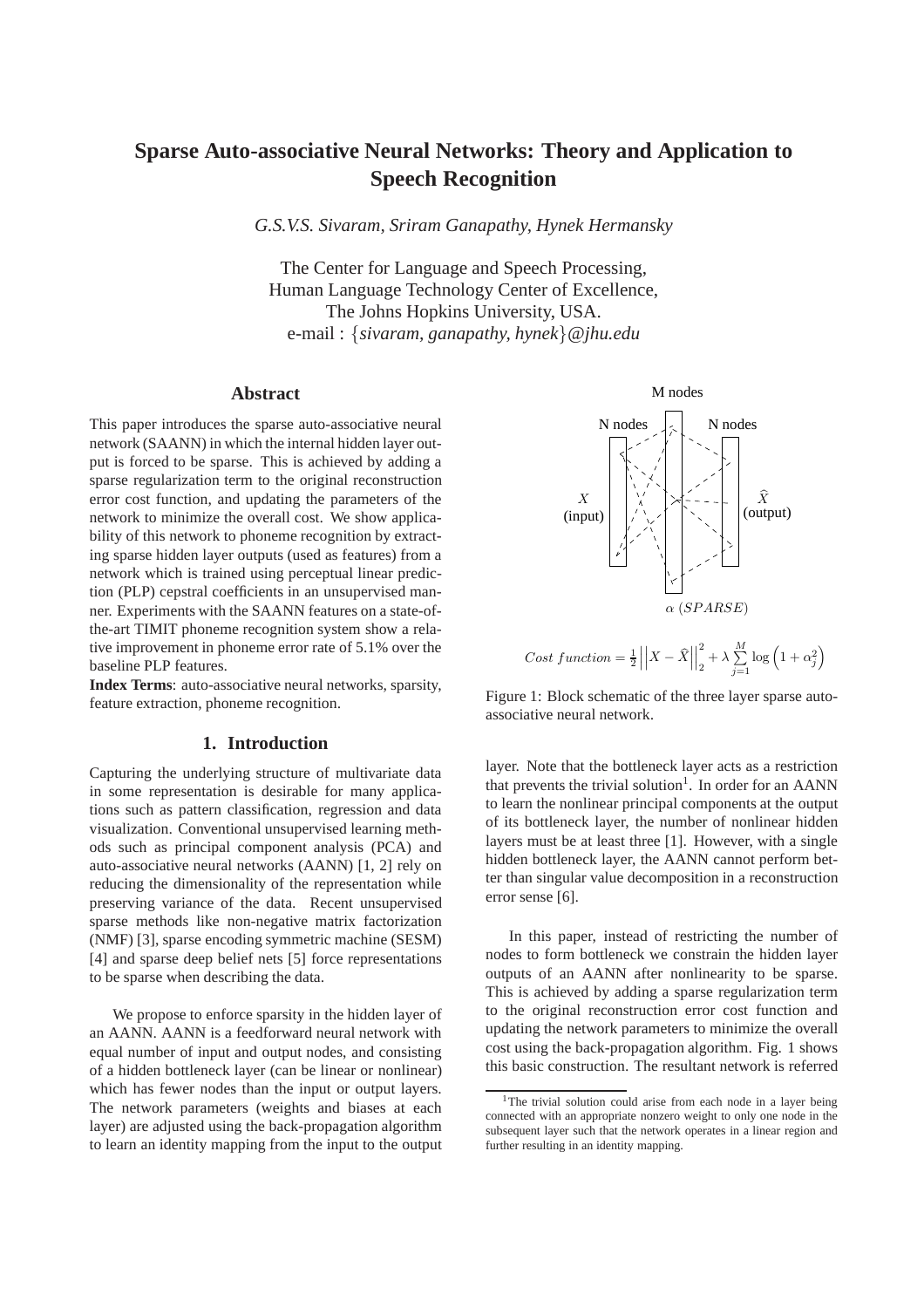

Figure 2: Hidden layer outputs after the nonlinearity of a SAANN corresponding to a sample test utterance. The X-axis marks the beginning of various phonemes and the Y-axis represents the nodes in the hidden layer. SAANN is trained on PLP features and has 350 hidden nodes.

to as the sparse auto-associative neural net (SAANN) throughout this paper.

In the past, hidden layer activations of a multilayer perceptron were successfully used as features for the large vocabulary continuous speech recognition [7],[8]. However both these approaches require a supervised training. The approach proposed here is completely unsupervised as input is mapped to itself.

In a recent work, sparse features were used for acoustic modeling [9]. In that work, features are obtained by first learning a set of basis functions and then expressing a given input as a linear combination of learned basis functions enforcing weights of the linear combination to be sparse. The main drawback with this approach is that a separate linear optimization problem must be solved for every feature vector. The proposed approach in this paper differs in the following ways. First, the transformation from the input to the sparse features is fixed and modeled using part of the SAANN. Secondly, both the transformation and the underlying basis functions<sup>2</sup> are jointly learned using the back-propagation algorithm.

To demonstrate the applicability of the SAANN to speech recognition, we extract features using a single hidden layer SAANN trained using perceptual linear prediction (PLP) cepstral coefficients [10] as both input and output. Once it is trained, the sparse hidden layer outputs after the nonlinearity are used as features for acoustic modeling. Phoneme recognition experiments on TIMIT using the sparse hidden layer features show significant improvement over the baseline PLP features.

The paper is organized as follows. In section 2, we derive the update equations of SAANN. Section 3 describes how SAANN can be used for extracting features for phoneme recognition. Experimental results are presented in section 4. Finally, we conclude in section 5.

# **2. Sparse Auto-associative Neural Network**

Block schematic of the three layer SAANN is shown in the Fig.1. It has  $N$  input,  $N$  output and  $M$  hidden nodes. Input and output layers are linear, whereas the hidden layer is nonlinear with sigmoid nonlinearity. The notations used in this paper are:  $x_i$  and  $y_k$  denote input to the  $i^{th}$  input node and output of the  $k^{th}$  output node respectively. The target value at the  $k^{th}$  output node is  $x_k$ , but is denoted with  $d_k$  for clarity i.e.,  $d_k = x_k$ .  $S_i$ indicates the accumulated sum before the  $j<sup>th</sup>$  hidden node nonlinearity  $\phi$ , whereas  $\alpha_i$  denotes the value after the nonlinearity<sup>3</sup>. The weight between  $i^{th}$  input and  $j^{th}$ hidden node is  $w_{ij}$ , and that of  $j^{th}$  hidden and  $k^{th}$  output node is  $c_{jk}$ . Note that  $w_{0j}$  and  $c_{0k}$  indicate the bias values at  $j<sup>th</sup>$  hidden and  $k<sup>th</sup>$  output nodes respectively  $(x_0 = \alpha_0 = 1).$ 

The SAANN is trained in an unsupervised manner to minimize the loss function (1) with respect to its parameters  $({w_{ij}, c_{jk}})$  over the training data using the minibatch stochastic gradient descent. The loss function is

<sup>&</sup>lt;sup>2</sup>For a single hidden layer SAANN, the weights connecting hidden and output units can be interpreted as basis functions.

<sup>&</sup>lt;sup>3</sup>Specifically,  $\alpha_j = \phi(S_j) = \frac{1}{1 + e^{-S_j}}$ .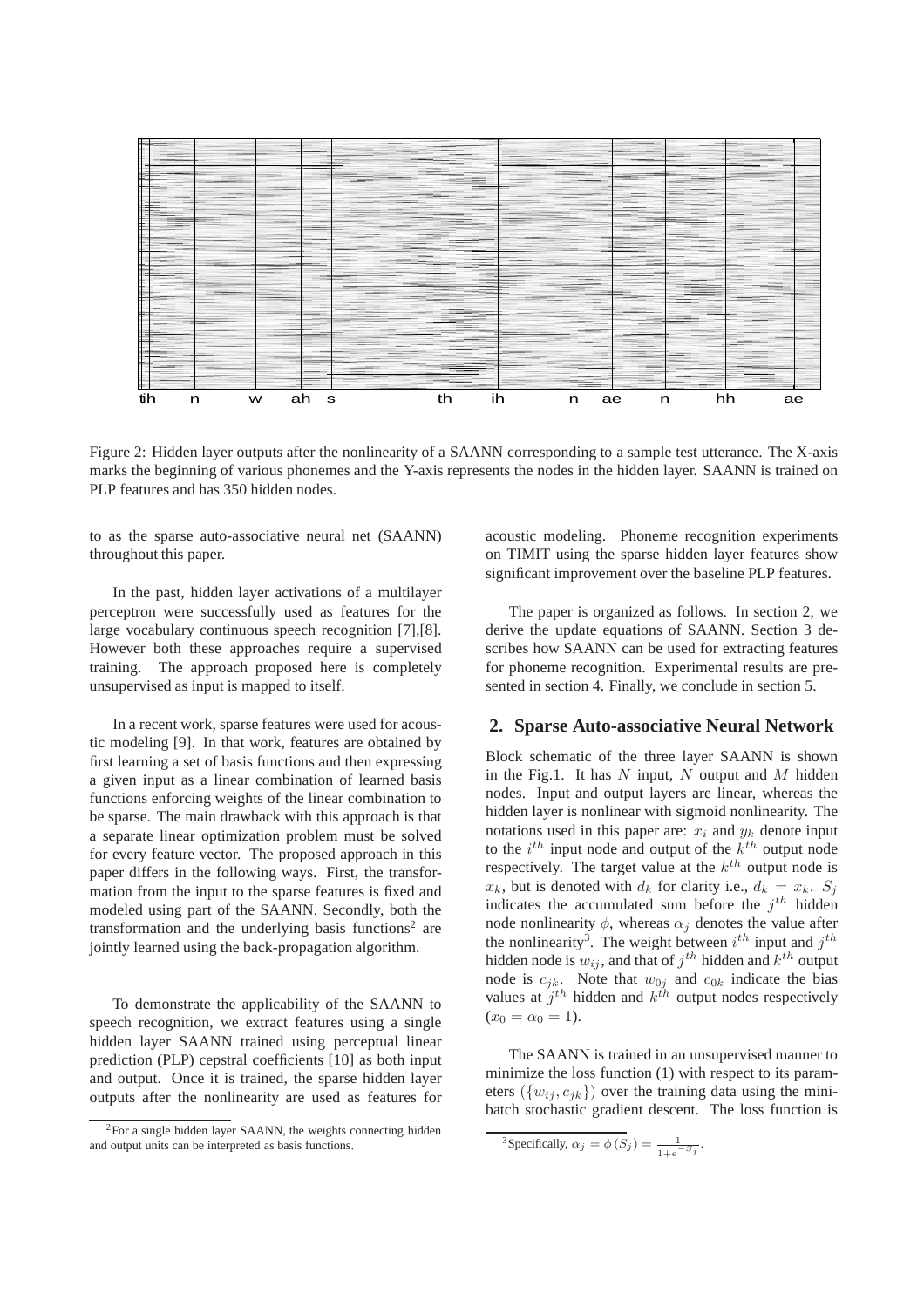given by

$$
L = \frac{1}{2} \sum_{k=1}^{N} e_k^2 + \frac{\lambda}{2} \sum_{j=1}^{M} \log \left( 1 + \alpha_j^2 \right) \tag{1}
$$

where  $e_k \doteq d_k - y_k$ . The first term indicates the squared Euclidean distance between the targets and the outputs of the net. The second term is a sparse regularization [4] which is a function of the outputs of hidden layer after the nonlinearity. Minimizing this regularization term increases the sparsity of the hidden layer outputs  $\alpha_i$ .  $\lambda$  is a scalar for controlling the importance of the sparse regularization term relative to the reconstruction error. The parameter update equations to minimize (1) are

$$
c_{jk} = c_{jk} - \eta \frac{\partial L}{\partial c_{jk}}, \ \forall j \in \{0, 1, ..., M\}, \ \forall k \in \{1, ..., N\}
$$

$$
w_{ij} = w_{ij} - \eta \frac{\partial L}{\partial w_{ij}}, \ \forall i \in \{0, 1, ..., N\}, \ \forall j \in \{1, ..., M\}
$$

where  $\eta$  is a small positive learning rate. The gradient of L with respect to its parameters is computed using the back-propagation algorithm.

#### **2.1.** Gradient of L w.r.t.  $c_{ik}$

$$
\frac{\partial L}{\partial c_{jk}} = \left(\frac{\partial L}{\partial e_k}\right) \left(\frac{\partial e_k}{\partial y_k}\right) \left(\frac{\partial y_k}{\partial c_{jk}}\right)
$$

$$
= (e_k) (-1) (\alpha_j) = -e_k \alpha_j
$$

#### **2.2.** Gradient of  $L$  w.r.t.  $w_{ij}$

$$
\frac{\partial L}{\partial w_{ij}} = \left\{ \frac{\partial L}{\partial \alpha_j} \right\} \left( \frac{\partial \alpha_j}{\partial w_{ij}} \right)
$$

$$
= \left\{ \left( \sum_{k=1}^N e_k \frac{\partial e_k}{\partial \alpha_j} \right) + \lambda \left( \frac{\alpha_j}{1 + \alpha_j^2} \right) \right\} \left( \frac{\partial \alpha_j}{\partial S_j} \frac{\partial S_j}{\partial w_{ij}} \right)
$$

where,

$$
\frac{\partial e_k}{\partial \alpha_j} = \frac{\partial e_k}{\partial y_k} \frac{\partial y_k}{\partial \alpha_j} = -c_{jk}
$$

$$
\frac{\partial \alpha_j}{\partial S_j} = \phi(S_j) (1 - \phi(S_j)); \frac{\partial S_j}{\partial w_{ij}} = x_i
$$

Thus,

$$
\frac{\partial L}{\partial w_{ij}} = \left\{ \left( -\sum_{k=1}^{N} e_k \ c_{jk} \right) + \lambda \left( \frac{\alpha_j}{1 + \alpha_j^2} \right) \right\}
$$

$$
(\phi(S_j) (1 - \phi(S_j)) x_i)
$$

The sparse regularization term affects the update of only those weights that are connecting input to the hidden layer, whereas the reconstruction error term affects all parameters.

## **3. Application to Phoneme Recognition**

SAANN described in section 2 is used for extracting features for TIMIT phoneme recognition. The idea is to use the sparse hidden layer outputs after the nonlinearity as features instead of the input representation.

SAANN is trained on PLP features obtained by concatenating a set of 9 frames of standard 13 PLP cepstral coefficients along with its delta and delta-delta features. Thus, the number of input nodes is  $39 \times 9 = 351$ . There is no restriction on the size of the hidden layer since its capacity is controlled by enforcing sparsity. However, 350 hidden nodes are used to keep the dimensionality close to the PLP features. After SAANN is trained, the hidden layer outputs (or SAANN features) are used as input features for the phoneme recognition. SAANN features corresponding to part of a test utterance are shown in Fig.  $\mathcal{D}$ 

#### **4. Experiments**

Speaker independent phoneme recognition experiments are conducted on the TIMIT database (excluding "sa" dialect sentences) using the hybrid Hidden Markov Model/Multilayer perceptron (HMM/MLP) approach [11]. The training, test and cross-validation (CV) sets of TIMIT consist of 3000, 1344 and 696 utterances from 375, 168 and 87 speakers respectively. All utterances are sampled at 16 kHz. The 61 hand-labeled symbols of the TIMIT transcription are mapped to a standard set of 39 phonemes for the purpose of training and decoding [13].

Initially, a multilayer perceptron (MLP) with a single hidden layer is trained to estimate the posterior probabilities of phonemes conditioned on the input feature vector (either PLP or SAANN features) by minimizing the cross-entropy between its outputs and the corresponding phoneme target classes [12]. In our experiments, MLP has 1000 hidden nodes with sigmoid nonlinearity and  $40$  output nodes<sup>4</sup> with softmax nonlinearity. The posterior probabilities estimated by the MLP are converted to the scaled likelihoods by dividing them by the corresponding prior probabilities which are then used as the emission likelihoods of the HMM states as described in the hybrid approach [11]. Each phoneme is modeled using 3 HMM states with equal self and transition probabilities. Decoding is accomplished by applying the Viterbi algorithm (no language model) and the phoneme recognition accuracy is obtained by comparing the decoded phoneme sequence against the reference sequence.

Table 1 lists the phoneme recognition accuracies in

<sup>4</sup>Standard 39 phoneme classes along with an additional garbage class.